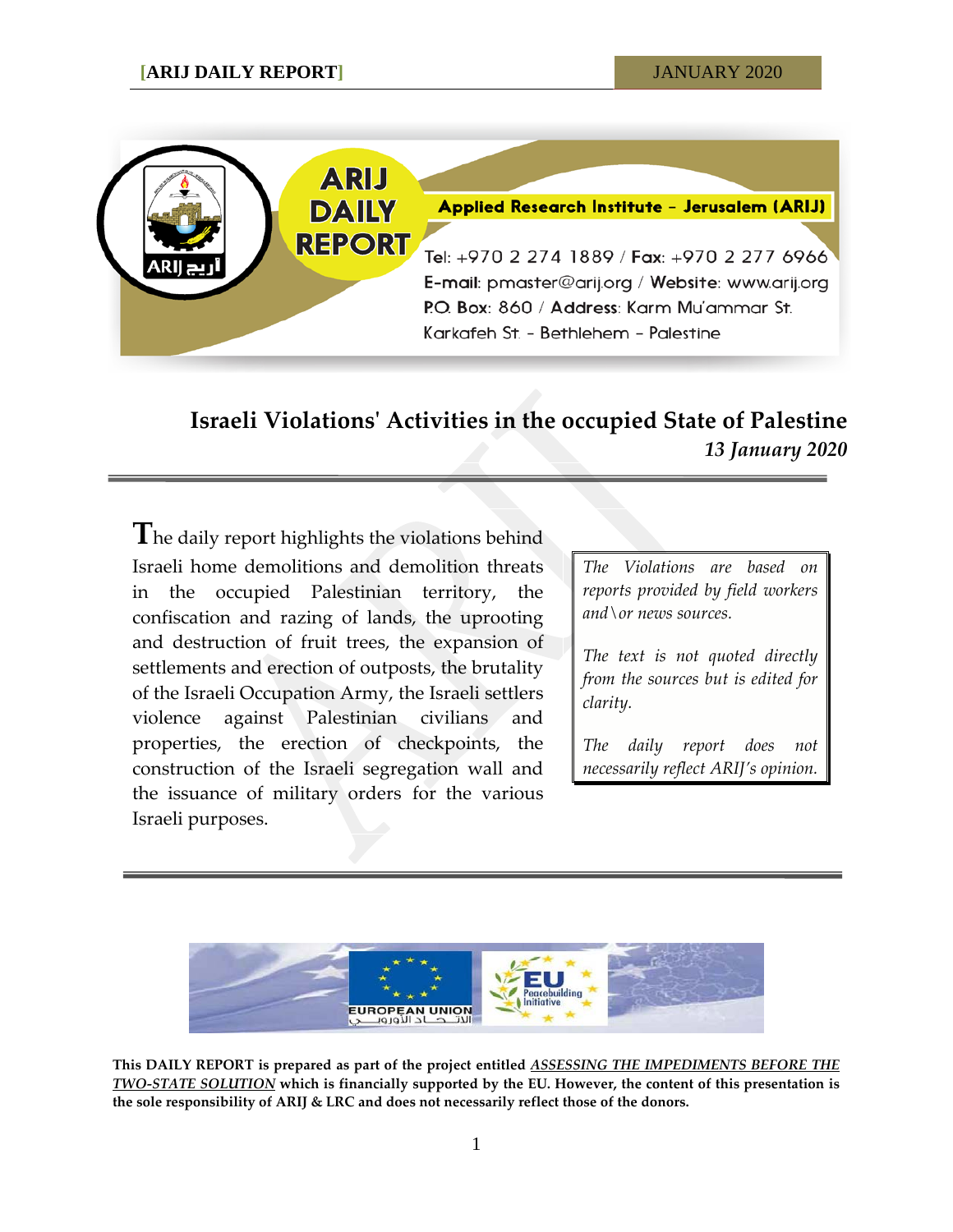## **Israeli Settler Violence**

- Israeli settlers attacked with stones Palestinian residents' homes in the village of Madama to the south of Nablus, in the northern West Bank. (WAFA 13 January 2020)
- Groups of Israeli settlers broke into al-Aqsa Mosque in Occupied Jerusalem under police guard and amid tightened restrictions on the Palestinian worshipers. About 80 Israeli settlers forced their way into al-Aqsa Mosque through al-Maghareba Gate and roamed the site while receiving presentations on the alleged "Temple Mount". Meanwhile, the Israeli police tightened entry restrictions on the Palestinian worshipers. Many of them had to wait for long hours at al-Aqsa gates and others were ordered to stay out of the mosque. (PALINFO 13 January 2020)

## **Home Demolition & Demolition threats**

- The Israeli municipality in Jerusalem forced a Palestinian to demolish his own home, in the town of Jabal al-Mokabber, south of Jerusalem. The municipality required Sayel Ja'abis to demolish his home, under the pretext that he lacked a building license, giving him until Sunday to evacuate and demolish the house. (IMEMC 13 January 2020)
- The Israeli Occupation Army (IOA) ransacked and dismantled stalls used to sell fruits and vegetables, near Wadi Al-Khalil checkpoint, in the southern occupied West Bank city of Hebron. The stalls were ransacked, their contents destroyed, and the Palestinian owners warned by the IOA, to stay away from the area. Estimated losses were valued at thousands of dollars. (IMEMC 13 January 2020)
- The Israeli Occupation Army (IOA) stopped work on a project to reclaim and rehabilitate lands and pave agricultural roads in the village of Al-Mughayyir, east of Ramallah, under the pretext that the area is classified as Area C, under full Israeli administrative and military control. An Israeli military crew stormed the area where the land is being reclaimed, forcing project workers to halt activities before seizing heavy machinery that was